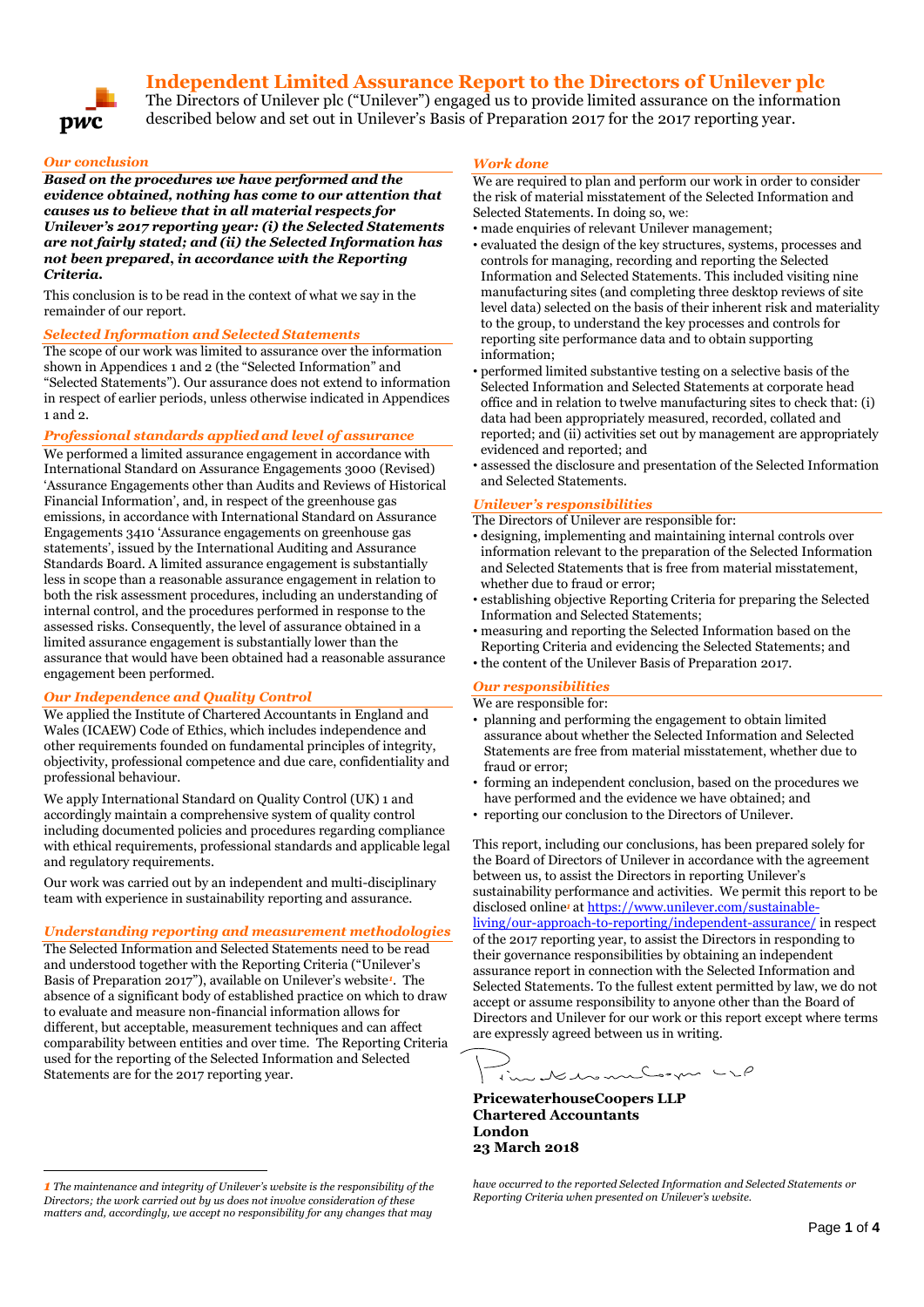## **Appendix 1: Selected Information subject to limited assurance procedures**

The Selected Information subject to limited assurance procedures are set out below. The Reporting Criteria "Unilever's Basis of Preparation 2017" <https://www.unilever.com/sustainable-living/our-approach-to-reporting/independent-assurance/> has been used to prepare and report the Selected Information. Unilever's Basis of Preparation 2017 also explains the definitions and terminology used to describe the Selected Information.

| <b>USLP Indicator</b>                                                                                                                                                                                                                                                                                                                          | <b>Reported performance</b><br>(Selected Information)                                                                                     |  |
|------------------------------------------------------------------------------------------------------------------------------------------------------------------------------------------------------------------------------------------------------------------------------------------------------------------------------------------------|-------------------------------------------------------------------------------------------------------------------------------------------|--|
| <b>Nutrition</b> (pillar commitment):                                                                                                                                                                                                                                                                                                          |                                                                                                                                           |  |
| • The percentage of sales volume of Unilever food and refreshment<br>products meeting the criteria for highest nutritional standards, based on<br>globally recognised dietary guidelines, at the end of September 2017                                                                                                                         | • 39% of our portfolio by volume met<br>criteria for highest nutritional standards<br>based on globally recognised dietary<br>guidelines. |  |
| Greenhouse gases (GHG) (pillar commitment):                                                                                                                                                                                                                                                                                                    |                                                                                                                                           |  |
| • The percentage change in the greenhouse gas impact of our products<br>across the lifecycle per consumer use between the period measured from<br>1 January 2010 to 31 December 2010 ("2010 baseline") and the period<br>measured from 1 July 2016 to 30 June 2017 ("2016/17 footprint").                                                      | • 9% increase in the greenhouse gas impact<br>of our products across the lifecycle.                                                       |  |
| <b>Water</b> (pillar commitment)                                                                                                                                                                                                                                                                                                               |                                                                                                                                           |  |
| • The percentage change in Unilever's water impact (water added to the<br>products and water associated with the consumer use of our products)<br>per consumer use between the period measured from 1 January 2010 to<br>31 December 2010 ("2010 baseline") and the period measured from 1 July<br>2016 to 30 June 2017 ("2016/17 footprint"). | • 2% decrease in the water associated with<br>the consumer use of our products.                                                           |  |
| <b>Sustainable sourcing</b>                                                                                                                                                                                                                                                                                                                    |                                                                                                                                           |  |
| • The percentage of core volumes of palm oil purchased from physically<br>certified sources from 1 January 2017 to 31 December 2017.                                                                                                                                                                                                           | • 56% of our core volumes of palm oil<br>purchased from certified sources.                                                                |  |
| • The percentage of tea purchased from sustainable sources from 1 January • 81% of tea purchased sustainably.<br>2017 to 31 December 2017.                                                                                                                                                                                                     |                                                                                                                                           |  |
| • The percentage of soy oil purchased from sustainable sources from 1<br>January 2017 to 31 December 2017.                                                                                                                                                                                                                                     | • 72% of soy oil purchased.                                                                                                               |  |
| <b>Fairness in the Workplace</b>                                                                                                                                                                                                                                                                                                               |                                                                                                                                           |  |
| • The percentage of procurement spend with suppliers who meet the<br>mandatory requirements of Unilever's Responsible Sourcing Policy<br>("RSP") covering the period from 1 October 2016 to 30 September 2017.                                                                                                                                 | • 55% of procurement spend with suppliers<br>who meet the mandatory requirements of<br>the RSP.                                           |  |
| <b>Opportunities for Women</b>                                                                                                                                                                                                                                                                                                                 |                                                                                                                                           |  |
| • The percentage of women who were in Unilever management roles as at<br>31 December 2017.                                                                                                                                                                                                                                                     | • 47% of women were in Unilever<br>management roles as at 31 December<br>2017.                                                            |  |
| • The number of women enabled to access selected initiatives aiming to<br>promote their safety in the period 1 January 2015 to 30 September 2017.                                                                                                                                                                                              | • Enabled 7,000 women to access<br>initiatives aimed at promoting their<br>safety.                                                        |  |
| • The number of women we have enabled to access selected initiatives<br>aiming to develop their skills in the period between 1 October 2010 and<br>30 September 2017.                                                                                                                                                                          | • Enabled 1,175,000 women to access<br>initiatives aimed at developing their<br>skills.                                                   |  |
| • Number of women enabled to access initiatives aiming to expand their<br>opportunities in our retail value chain for the period 1 July 2017 to 30<br>September 2017.                                                                                                                                                                          | • Enabled 77,000 women to access<br>initiatives aimed at expanding their<br>opportunities in our retail value chain.                      |  |
| <b>Inclusive business</b>                                                                                                                                                                                                                                                                                                                      |                                                                                                                                           |  |
| • Number of smallholder farmers in our supply network who we have<br>enabled access to initiatives, aimed at improving their agricultural<br>practices for the period 1 January 2011 to 30 September 2017.                                                                                                                                     | • Enabled 716,000 smallholder farmers to<br>access initiatives aimed at improving<br>their agricultural practices.                        |  |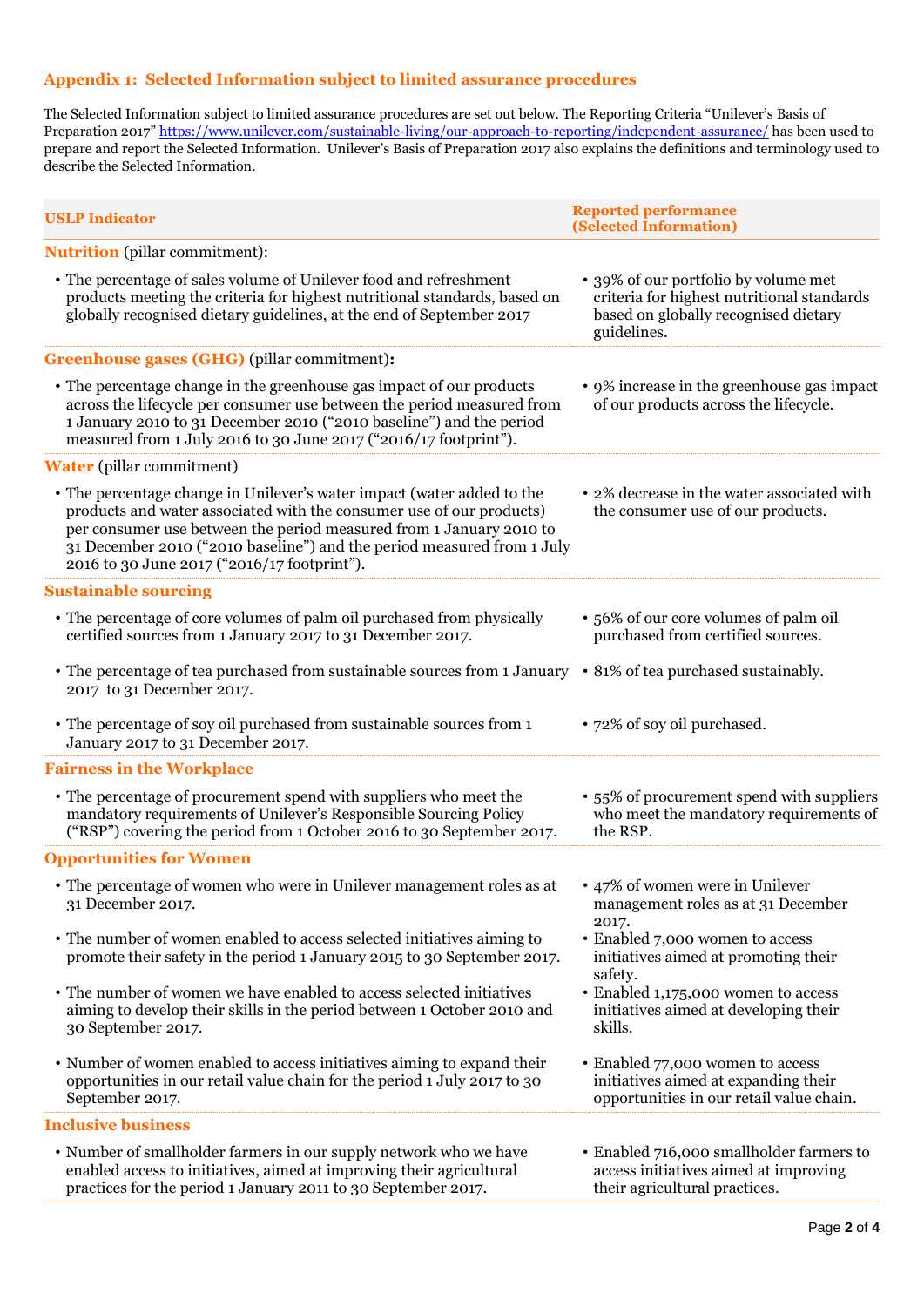| <b>EOS Indicator</b>                                                                                                                                                                                                                                   | <b>Reported performance</b><br>(Selected Information)                                                                   |
|--------------------------------------------------------------------------------------------------------------------------------------------------------------------------------------------------------------------------------------------------------|-------------------------------------------------------------------------------------------------------------------------|
| <b>Water:</b>                                                                                                                                                                                                                                          |                                                                                                                         |
| • Water abstracted in m <sup>3</sup> per tonne of production.<br>• The change in the volume of water in m3 abstracted in 2017 (1 October<br>2016 to 30 September 2017) compared to 2008 (1 January 2008 to 31<br>December 2008).                       | $\cdot$ 1.80 m <sup>3</sup> /tonne.<br>• 19.8 million fewer m <sup>3</sup> of water abstracted<br>in 2017 than in 2008. |
| • Percentage change in the volume of water in m3 abstracted per tonne of<br>production in 2017 (1 October 2016 to 30 September 2017) compared to<br>2008 (1 January 2008 to 31 December 2008).                                                         | • 39% reduction per tonne of production.                                                                                |
| • Emissions of chemical oxygen demand (COD) in kg per tonne of<br>production.                                                                                                                                                                          | $\cdot$ 1.13 kg/tonne.                                                                                                  |
| <b>Energy and greenhouse gas emissions:</b>                                                                                                                                                                                                            |                                                                                                                         |
| • CO <sub>2</sub> emissions from energy use in tonnes (market based).<br>• CO <sub>2</sub> emissions from energy use in tonnes (location based).<br>$\cdot$ CO <sub>2</sub> emissions from energy use in kg per tonne of production (market<br>based). | • 1,567,328 tonnes.<br>• 2,083,196 tonnes.<br>• 76.77 kg/tonne.                                                         |
| • Change in the tonnes of CO <sub>2</sub> from energy use (market based) in 2017<br>(1 October 2016 to 30 September 2017) compared to 2008 (1 January<br>2008 to 31 December 2008).                                                                    | • 1,218,554 fewer tonnes of $CO2$ from<br>energy use in 2017 than in 2008.                                              |
| • Percentage change in CO2 (market based) from energy use per tonne of<br>production in 2017 (1 October 2016 to 30 September 2017) compared to<br>2008 (1 January 2008 to 31 December 2008).<br>• Energy use in gigajoules per tonne of production.    | • 47% reduction per tonne of production<br>(market based).<br>$\cdot$ 1.30 GJ/tonne.                                    |
| <b>Waste:</b>                                                                                                                                                                                                                                          |                                                                                                                         |
| • Hazardous waste in kg per tonne of production.                                                                                                                                                                                                       | • 0.16kg/tonne.                                                                                                         |
| • Non-hazardous waste in kg per tonne of production.                                                                                                                                                                                                   | • 0.02 kg/tonne.                                                                                                        |
| • Total waste sent for disposal per tonne of production.                                                                                                                                                                                               | • 0.18 kg/tonne.                                                                                                        |
| • Change in the tonnes of total waste sent for disposal in 2017<br>(1 October 2016 to 30 September 2017) compared to 2008<br>(1 January 2008 to 31 December 2008).                                                                                     | • 147,444 fewer tonnes of total waste sent<br>for disposal in 2017 than in 2008.                                        |
| • Percentage change in the total waste sent for disposal per tonne of<br>production in 2017 (1 October 2016 to 30 September 2017) compared to<br>2008 (1 January 2008 to 31 December 2008).                                                            | • 98% reduction per tonne of production.                                                                                |
| <b>Occupational safety:</b>                                                                                                                                                                                                                            |                                                                                                                         |
| • Number of fatal accidents in 2017 (1 October 2016 to                                                                                                                                                                                                 | • 1 fatality.                                                                                                           |
| 30 September 2017).<br>· Accident rate: Total Recordable Frequency Rate (TRFR) per 1,000,000<br>man hours in 2017 (1 October 2016 to 30 September 2017).                                                                                               | • 0.89 accidents per 1 million man-hours<br>worked.                                                                     |